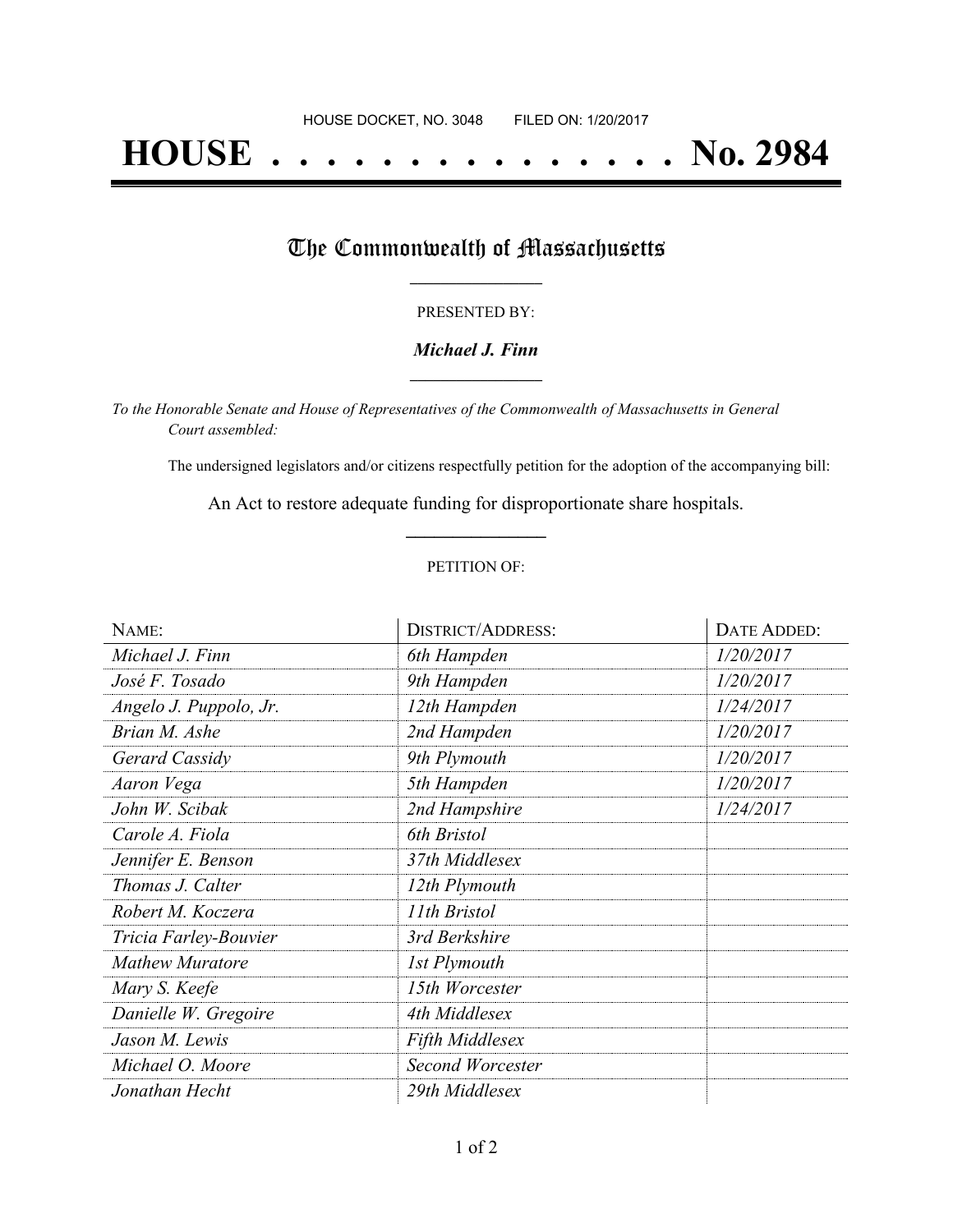| Jay D. Livingstone      | 8th Suffolk    |  |
|-------------------------|----------------|--|
| Christine P. Barber     | 34th Middlesex |  |
| Denise Provost          | 27th Middlesex |  |
| Daniel Cullinane        | 12th Suffolk   |  |
| Daniel M. Donahue       | 16th Worcester |  |
| Harold P. Naughton, Jr. | 12th Worcester |  |
| James J. O'Day          | 14th Worcester |  |
|                         |                |  |